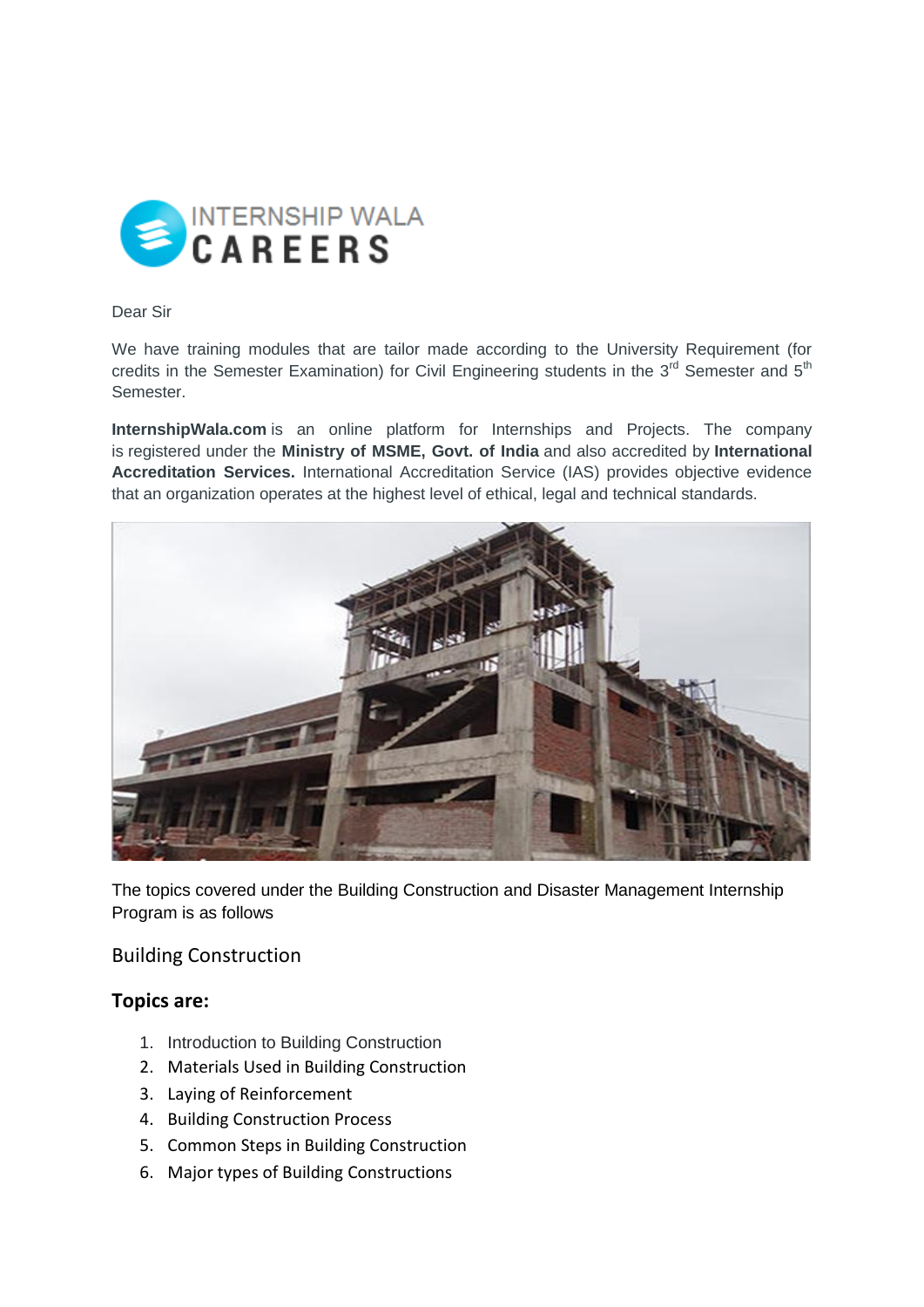- 7. Construction of Residential Building
- 8. Construction of Commercial Building
- 9. Construction of other Building Types
- 10. Type of Building Structures
- 11. Building Foundations
- 12. Types of Foundation
- 13. Elements of Construction
- 14. Roofing Systems
- 15. Waterproofing System
- 16. Building Services
- 17. Construction Technology
- 18. Civil Construction



## Disaster Management

## **Topics are:**

- 1. Introduction to the Training Program
- 2. Construction of Foundation of Buildings
- 3. Damage from Disaster
- 4. Causes of Earthquake
- 5. Cause for weakness of Building
- 6. Instrument for Building Construction